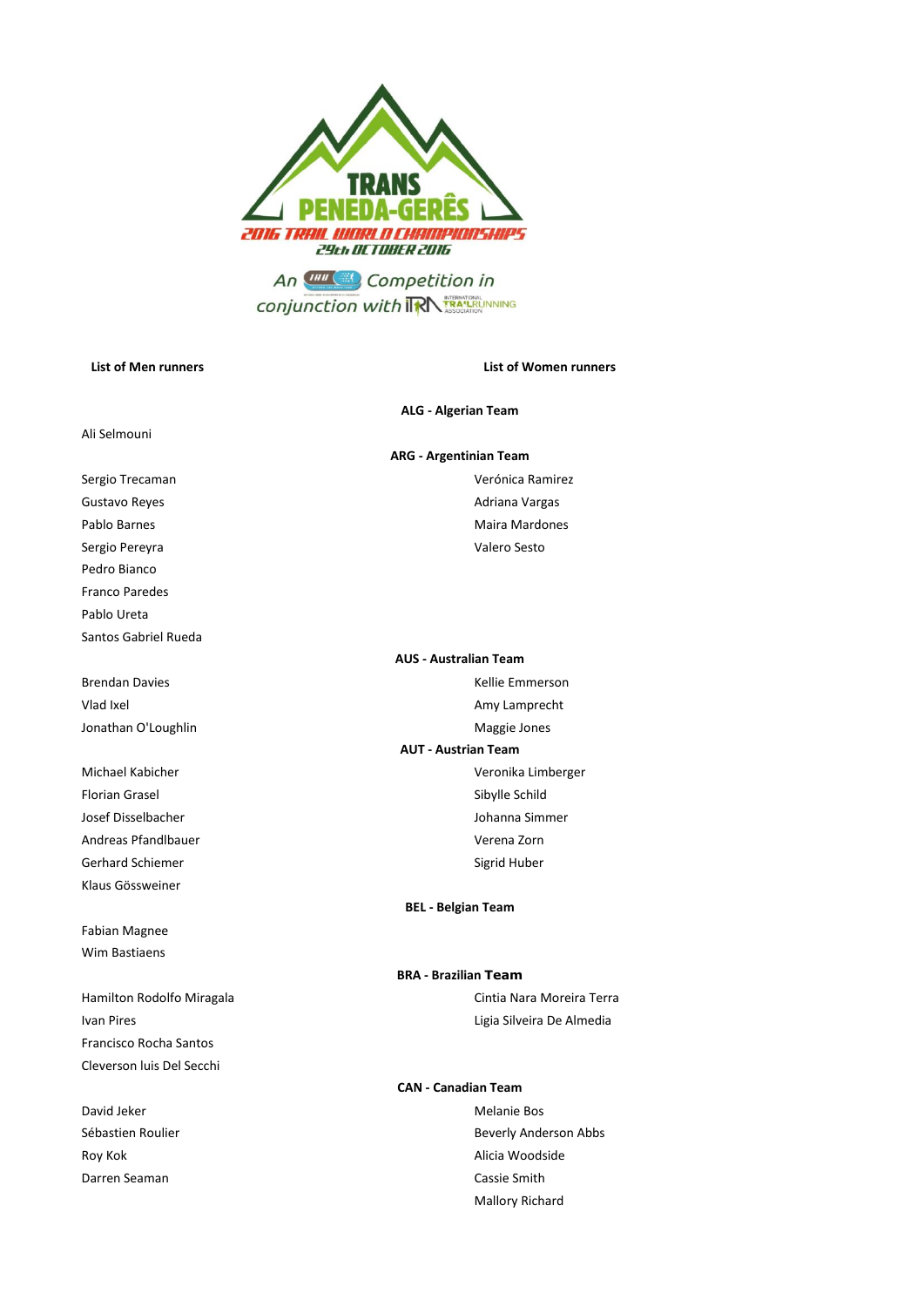Nikola Smolić **Verbanding in Strategier School Smoli**d Jelena Brezak Josip Stipčević Kristijan Sivak Vedran Sabljić Toni Matić Damir Maksimović

Simon Grimstrup **Dorte Dahl** Christian Nørfelt **Laura Hulgaard** Laura Hulgaard Jonas Borsøe Christensen Kristina Schou Madsen Kristina Schou Madsen

Luis Alberto Hernando **Maiora** Maiora Tofol Castaner **Azara Garcia Azara Garcia** Pau Capell **Value France** Pau Capell **Value France** Pau Capell **Uxue Fraile** Pablo Villa Gonzales Teresa Nimes Perez Yeray Duran

Tomi Halme Jaana Leivo Tero Halme **Riikka Tulppo** Henri Ansio Anna Marin Jussi Nokelainen Noora Pinola Kai Langel Eetu Nordman Janne Hietala Tomi Mikkola

Ludovic Pommeret **Aurélia Truel** 

Tom Payn

#### **CRO - Croatian Team**

Ante Pesić Nikolina Sustić Nikolina Sustić Nikola Horvat **Nikola Horvat** Radmila Maksimović

Petr Zákovsky **Michaela Mertová** Vít Otevrel **Katerina Matrasová** Katerina Matrasová Jan Bartas Zuzana Urbancová **CZE - Czech Team DEN - Danish Team**

**ESP - Spanish Team**

Dani García Gemma Arenas Alcazar Cristofer Clemente Oihana Kortazar Aranzeta

# **FIN - Finnish Team**

#### **FRA - French Team**

Sylvain Court **Caroline** Caroline chaverot Michel Lanne Nathalie Mauclair Benoit Cori anno 1992 - September 2008 - Anne-Lise Rousset Nicolas Martin **Maud Gobert** Maud Gobert Aurélien Collet **Sophie Gagnon** Tom Owens Jo Meek Andy Symonds **Sally Fawcett** Kim Collison **Joasia Zakrzewski** Donnie Campbell **Beth Pascall** Beth Pascall Damien Hall Sophie Grant **GBR - British Team**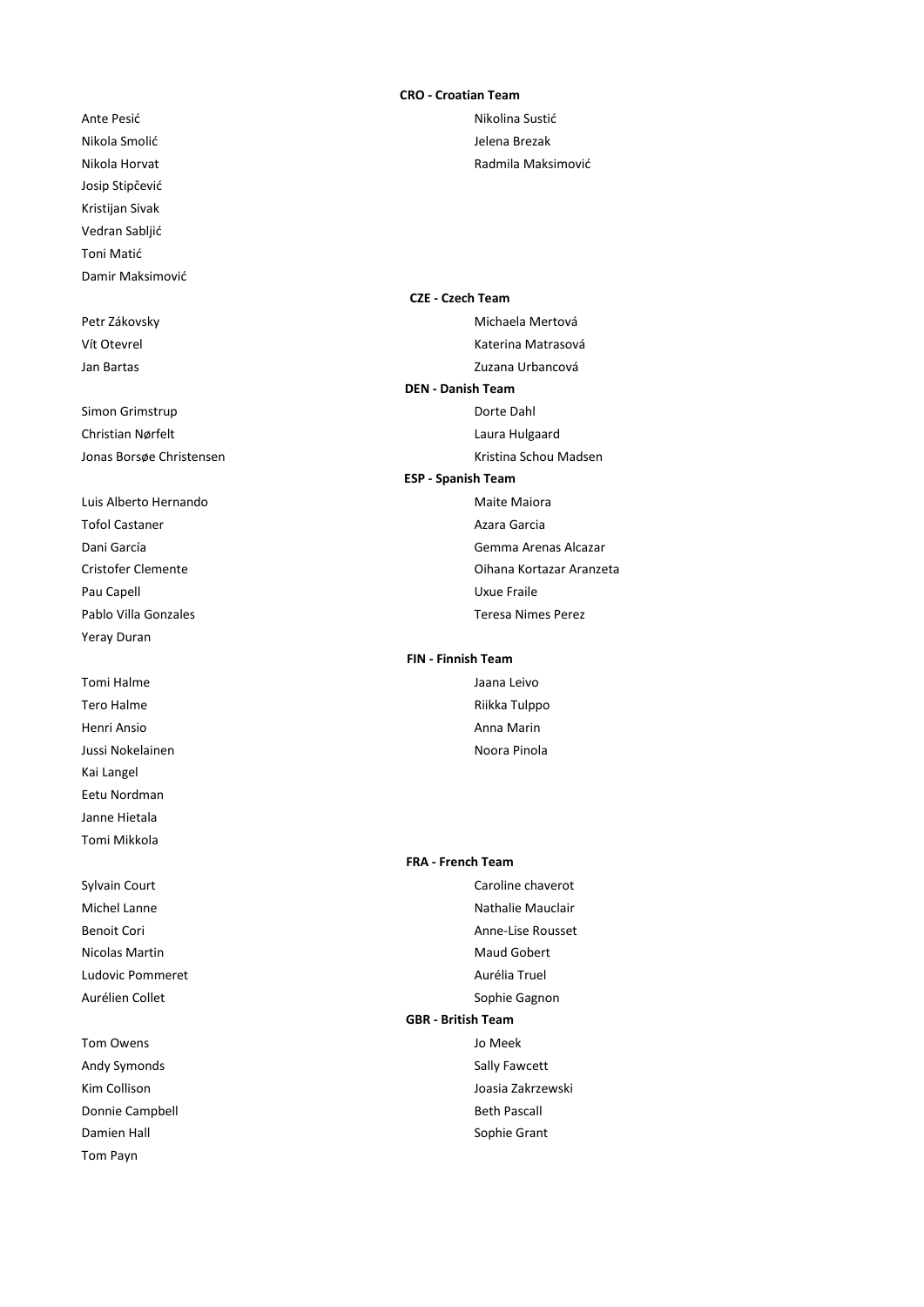Stephan Hugenschmidt and a stephan Hugenschmidt and a stephan Hugenscher Florian Reichert **Claudia Kahl** Matthias Dippacher **Brigitte Schiebel** Brigitte Schiebel Benjamin Bublak **Pamela Veith** 

Panagiotis Ioannidis Pantelis Kampaxis

Daniel Doherty Barry Hartnett Thomas Hogan

Thorbergur Ingi Jonsson Orvar Steingrimsson Gudni Pall Palsson

Jae Duk Sim Kwangbok Kim Heng Ki Chai Kunjoung Song Seongjae Park

Andris Ronimoiss **International Community** Public Puķīte Mārtiņš Puriņš Līga Ārniece Jānis Kūms **Marta Zumberga** Didzis Glušņevs Viviana Kirilova Oskars Cimermanis Laura Čakle Andrejs Jesko **Ilze Lapiņa** 

#### **GER - German Team**

Martin Schedler **Anne-Marie Flammersfeld** Simone Philipp **GRE - Greek Team**

**IRL - Irish Team**

**ISL - Icelandic Team**

Ziv Zwighaft **Adi Hikri** Haim Eyaz **Rinat Landman** Daniel Argo **Limor Bigon** Luca Carrara Lisa Borzani Giulio Ornati alla suomen valtaa valtaa valtaa valtaa valtaa valtaa valtaa valtaa valtaa valtaa valtaa valtaa v Giuliano Cavallo **Cavallo** Lara Mustat Georg Piazza **Virginia Oliveri** Carlo Salvetti **Carlo Salvetti** Carlo Salvetti anno 1992 a Cristiana Follador Tetsuya Osugi Yumiko Oishi Masatoshi Obara Nasari (2002) a Takako Takamura Kazufumi Ose Mikiko Ota Minoru Yoshihara Xuri Yoshizumi **ISR - Israeli Team ITA - Italian Team JPN - Japanese Team KOR - Korean Team**

### **LAT - Latvian Team**

Linda Beldava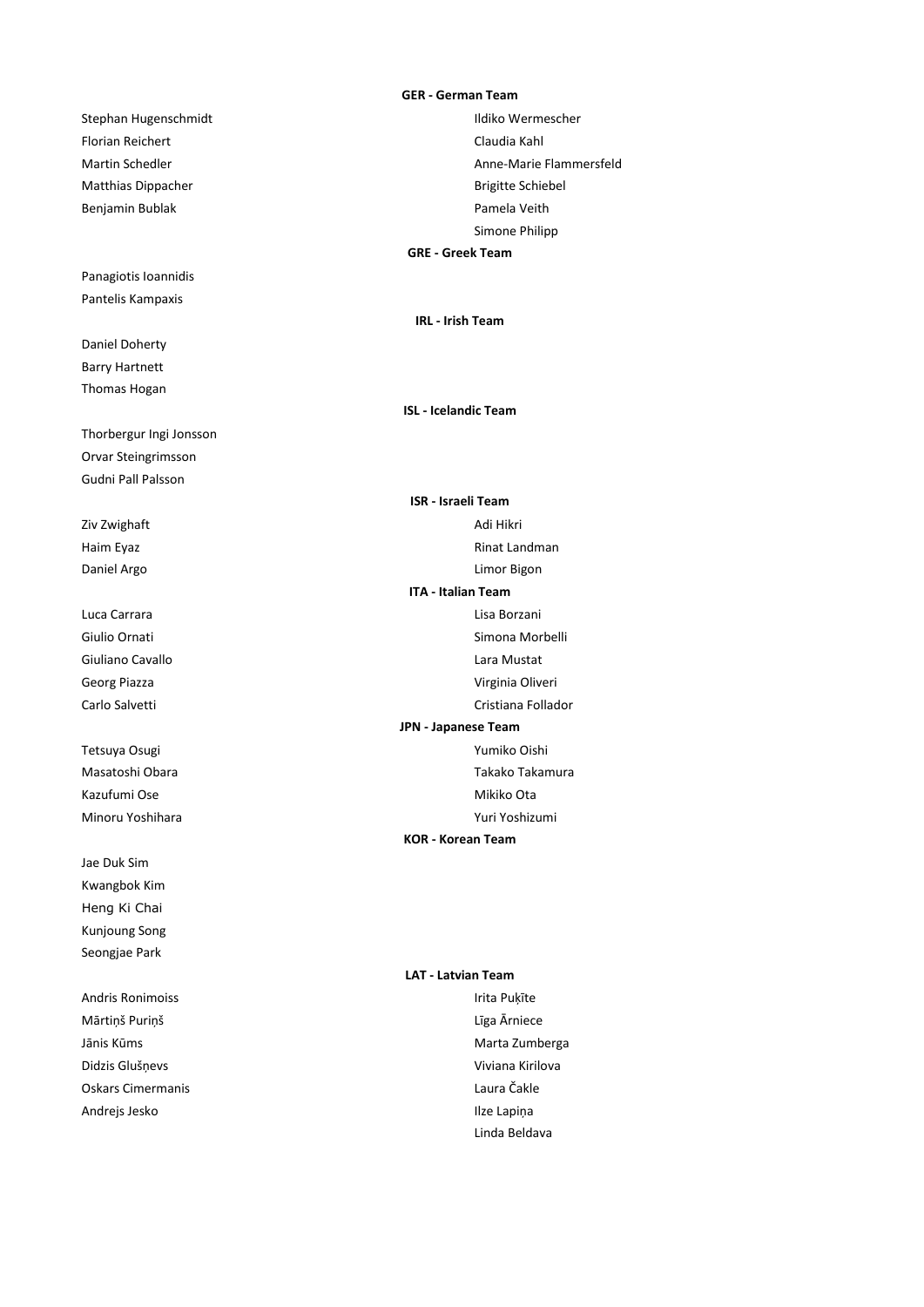# Garry Assel

Huub Van Noorden aan die eerste kan die kan die kan die kan die kan die kan die kan die kan die kan die kan di<br>Gebeure Pascal Van Norden Susan Van Duijl Tim Pleijte Marjolein Bil Dominique Pankow Janne Geurts Peter Van Der Zon Arjan Van Binsbergen

Tirtha Tamang (Out) Purna Tamang (Out) Bed Sunuwar (Out)

Lars Erik Skjervheim et al. et al. et al. et al. et al. et al. et al. et al. et al. et al. et al. et al. et al Eirik Haugsnes Tom Erik Halvorsen

Armando Teixeira Natércia Silvestre Ricardo Jorge Gonçalves Da Silva Sofia Morgado Lopes Roquete Jérôme Rocha Rodrigues **Sara De Brito** Sara De Brito Tiago Aires **Maria Fernanda Pires Verde** Hélio Fumo Olivia De Sousa

Diego Pazos **Helene** Ogi

#### **LTU - Lithuanian Team**

Vaidas Zlabys **Austèja Vaičiuliené** Vaidotas Bauzys **Marija Miselyté** Marija Miselyté Tomas Braziulis Edita Pociūté Kurlavičiené Danielius Stasiulis Vera Djakova **LUX - Luxembourgian Team**

# **NED - Dutch Team**

Bhim Gurung **Manikala Rai** (Out) **NEP - Nepalese Team**

Torbjørn Ludvigsen Malene Haukoy Didrik Hermansen Kathrine Kvernmo **NOR - Norwegian Team**

Scott Hawker Ruth Croft (Out) Fiona Hayvice Bartosz Gorczyca **Ewa Majer** Ewa Majer Kamil Leśniak **Edyta Lewandowska** Dominika Stelmach Luís Fernando Correia Fernandes **Ester Sofia Pereira Santos Alves** Ester Sofia Pereira Santos Alves **POR - Portuguese Team POL - Polish Team NZL - New Zealand Team**

### **SUI - Swiss Team**

Urs Jenzer Kathrin Goetz Iwan Schwarz **Immediately** Franziska Etter

# **SWE - Swedish Team**

Fritjof Fagerlund **Emelie Forsberg** Emelie Forsberg Ida Nilson Mimmi Kotka